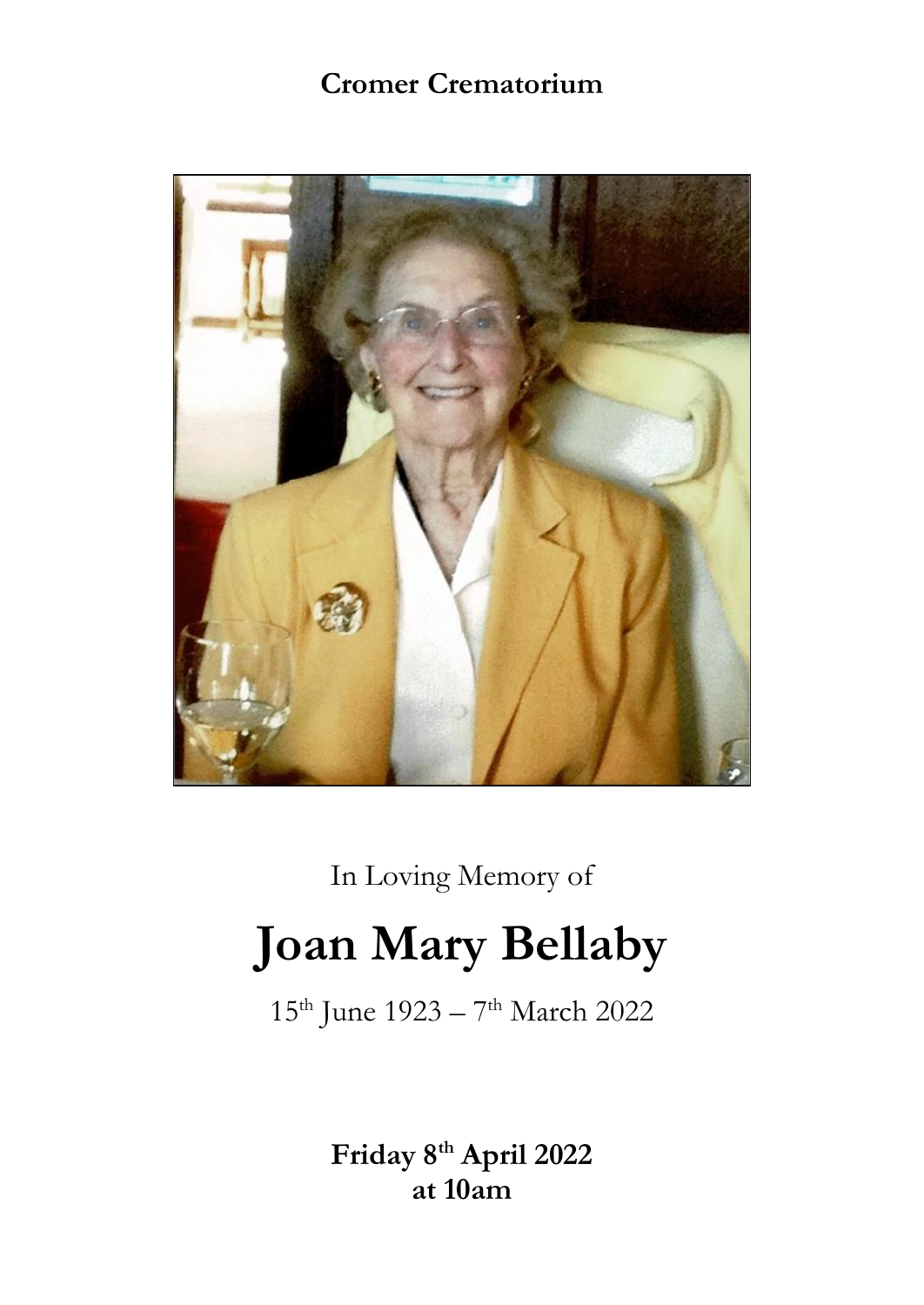**Processional Music**

*May the mind of Christ my Saviour performed by The Scottish Festival Singers*

**Welcome**

**Opening Prayer**

### **Scripture Readings**

*Psalm 23 John Chapter 14: 1 - 6 & 27*

## **Prayer**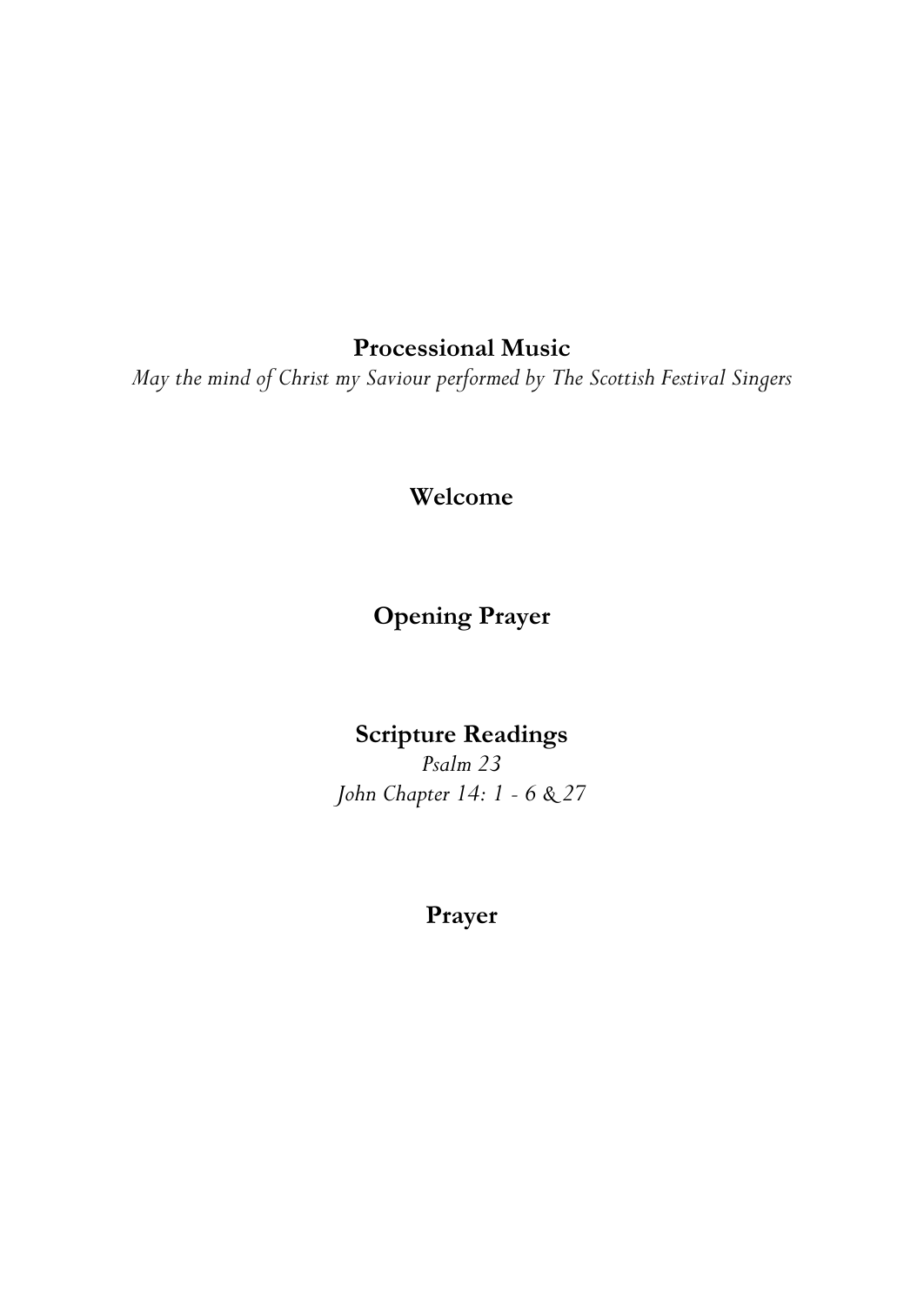#### **Hymn**

Make me a channel of your peace. Where there is hatred let me bring your love. Where there is injury, your pardon, Lord And where there's doubt, true faith in you.

> *Oh, Master grant that I may never seek So much to be consoled as to console To be understood as to understand To be loved as to love with all my soul.*

Make me a channel of your peace Where there's despair in life, let me bring hope Where there is darkness, only light And where there's sadness, ever joy.

Make me a channel of your peace It is in pardoning that we are pardoned In giving to all men that we receive And in dying that we're born to eternal life.

#### **Commendation**